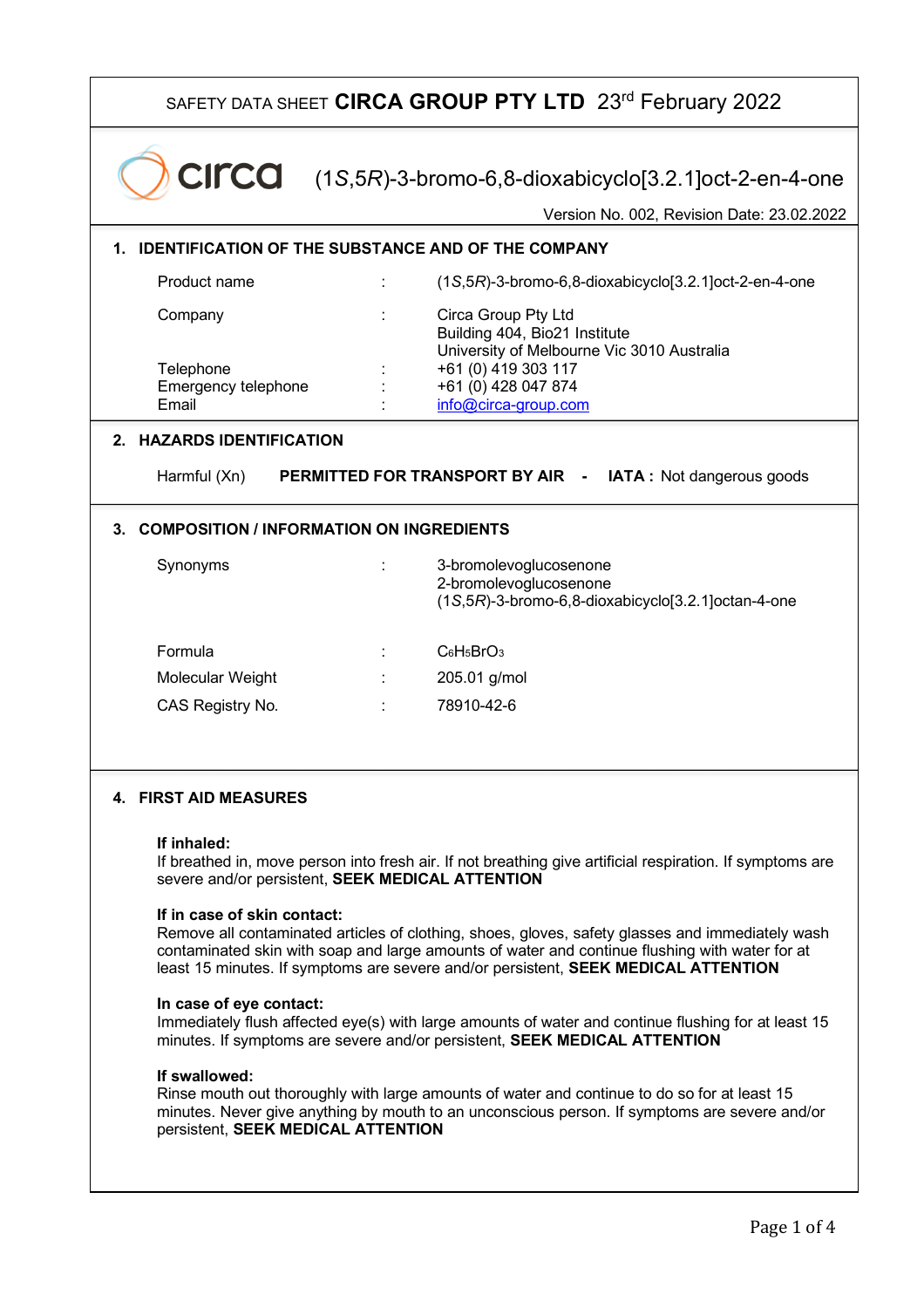# **5. FIRE FIGHTING MEASURES**

## **Suitable extinguishing media**

In the event of a fire involving this material, extinguish using carbon dioxide, dry chemical powder, alcohol-resistant chemical foam, sand or similar. DO NOT USE WATER.

## **Special protective equipment for fire-fighters**

Protective clothing and breathing apparatus should be worn if the fire is large.

## 6. **ACCIDENTAL RELEASE MEASURES**

### **Personal precautions**

Avoid breathing vapours, mist, or gas

#### **Environmental precautions**

Do not allow material to enter drains, water courses or to contaminate soil

## **Methods for cleaning up**

Evacuate area. Absorb on sand, vermiculite, diatomaceous earth or any inert absorbent material then place in a suitable closed container for disposal. Store container containing spillage outdoors in a secure, cool, ventilated area away from people. Contact a licensed hazardous waste disposal company for disposal.

## 7. **Handling and Storage**

#### **Handling**

This material should only be handled by persons suitably qualified and competent in the handling of potentially hazardous chemicals. The toxicological and physiological properties of this material are not known and so normal chemical hygiene precautions should be exercised by all personnel handling this material (see Section 8).

### **Storage**

Store in a tightly closed container in a cool, dry, well-ventilated area

# **8. EXPOSURE CONTROLS / PERSONAL PROTECTION**

We are not aware of any national exposure limit for this material.

## **Personal protective equipment**

# **Respiratory protection**

This material has a low vapour pressure and respiratory protection is not required when handling small quantities under ambient conditions. Manipulation of small samples of the material should be performed in approved fume cupboards whenever possible. For large quantities, or handling at elevated temperatures, use multi-purpose combination (US) or type ABEK (EN 14387) respirator cartridges. Use respirators and components tested and approved under appropriate government standards.

## **Hand protection**

Wear gloves that are not permeable to the material and any carrier solvent

## **Eye protection**

Wear approved safety spectacles when handling small quantities and a full face shield for larger quantities.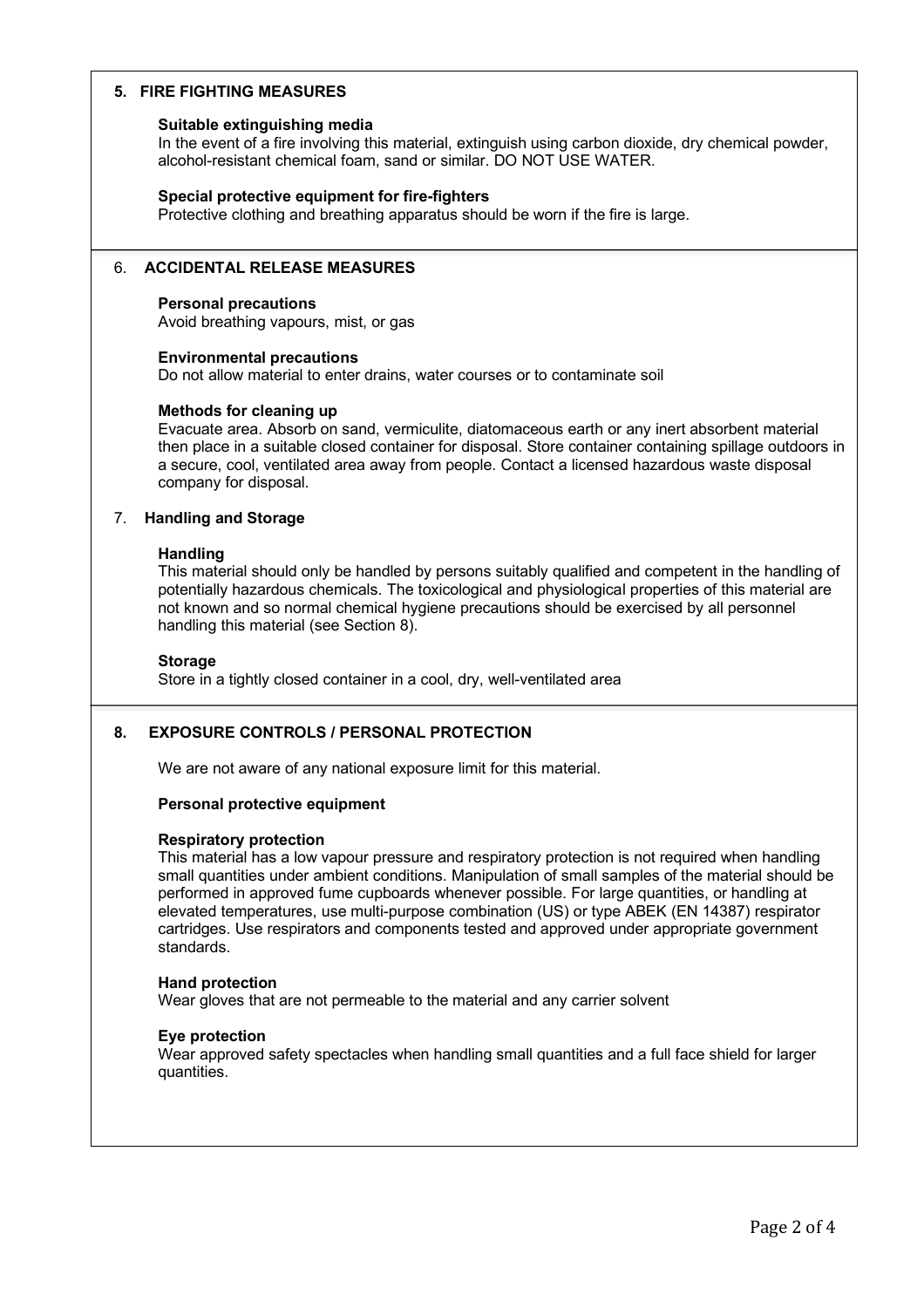|                                                                                                                                                                                                                     | 9. PHYSICAL AND CHEMICAL PROPERTIES |                           |  |  |  |
|---------------------------------------------------------------------------------------------------------------------------------------------------------------------------------------------------------------------|-------------------------------------|---------------------------|--|--|--|
| Appearance                                                                                                                                                                                                          |                                     | Colourless solid          |  |  |  |
| <b>Odour</b>                                                                                                                                                                                                        |                                     | no data available         |  |  |  |
| pH                                                                                                                                                                                                                  |                                     | no data available         |  |  |  |
| <b>Boiling point</b>                                                                                                                                                                                                | ÷                                   | no data available         |  |  |  |
| <b>Melting point (literature)</b>                                                                                                                                                                                   | ÷                                   | $45 - 46 °C$              |  |  |  |
| <b>Purity</b>                                                                                                                                                                                                       |                                     | >95% (gas chromatography) |  |  |  |
| <b>Flash point</b>                                                                                                                                                                                                  |                                     | no data available         |  |  |  |
| Ignition temperature                                                                                                                                                                                                |                                     | no data available         |  |  |  |
| <b>Lower explosion limit</b>                                                                                                                                                                                        | ÷                                   | no data available         |  |  |  |
| <b>Upper explosion limit</b>                                                                                                                                                                                        |                                     | no data available         |  |  |  |
| <b>Molecular formula</b>                                                                                                                                                                                            |                                     | $C_6H_5BrO_3$             |  |  |  |
| Molecular weight                                                                                                                                                                                                    |                                     | 205.01 g/mol              |  |  |  |
| <b>Density</b>                                                                                                                                                                                                      |                                     | no data available         |  |  |  |
| Solubility in water                                                                                                                                                                                                 |                                     | no data available         |  |  |  |
| Solubility in ethyl acetate                                                                                                                                                                                         | ÷                                   | completely miscible       |  |  |  |
|                                                                                                                                                                                                                     |                                     |                           |  |  |  |
| <b>STABILITY AND REACTIVITY</b><br>10.                                                                                                                                                                              |                                     |                           |  |  |  |
| <b>Storage stability</b><br>Stable when stored at temperatures below -14°C                                                                                                                                          |                                     |                           |  |  |  |
| <b>Conditions to avoid</b><br>Do not store under conditions of high (or variable) temperature. Keep away from sources of ignition.<br>Exposure to moisture, direct sunlight and/or air should be kept to a minimum. |                                     |                           |  |  |  |
| <b>Materials to avoid</b><br>Strong bases, strong acids, oxidizing agents and strong reducing agents                                                                                                                |                                     |                           |  |  |  |
| <b>Hazardous decomposition products</b><br>Carbon monoxide and carbon dioxide are formed under fire conditions                                                                                                      |                                     |                           |  |  |  |

# 11. TOXICOLOGICAL INFORMATION

| <b>Acute toxicity</b>            | ÷  | no data available |
|----------------------------------|----|-------------------|
| <b>Irritation and corrosion</b>  | ÷  | no data available |
| <b>Sensitisation</b>             | ÷  | no data available |
| <b>Chronic exposure</b>          | ÷  | no data available |
| Carcinogenicity                  | ÷. | no data available |
| <b>Chromasomatic aberrations</b> |    | no data available |